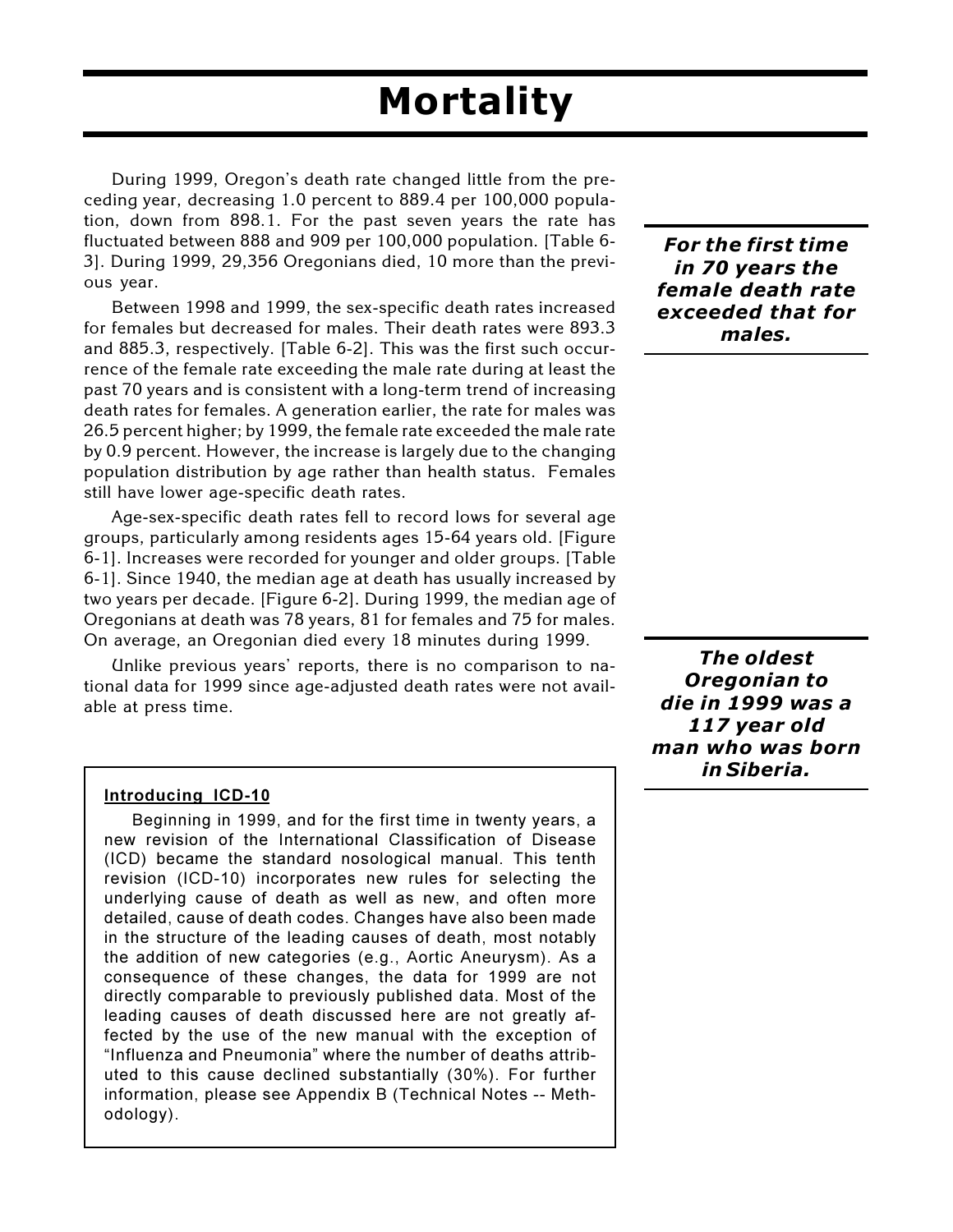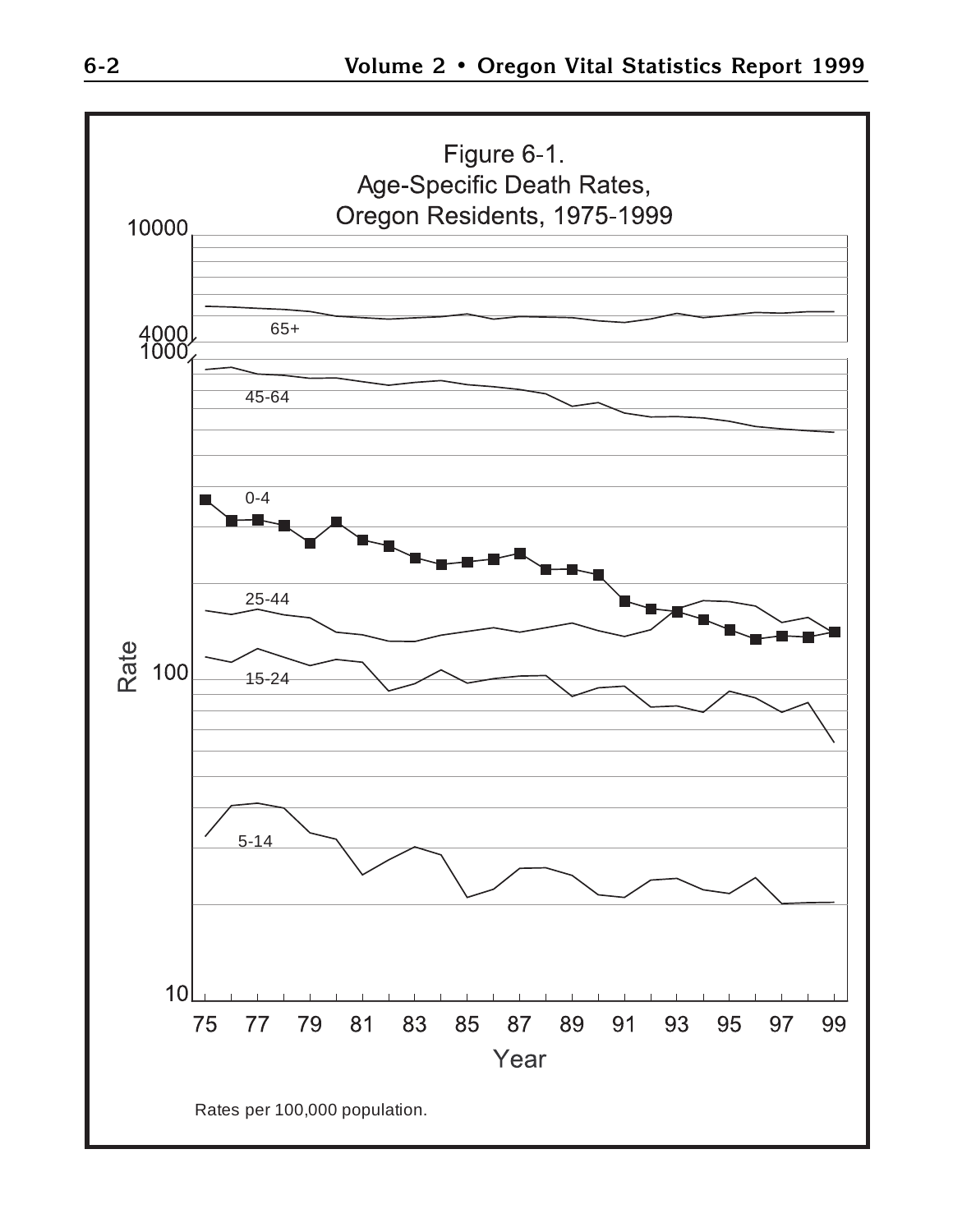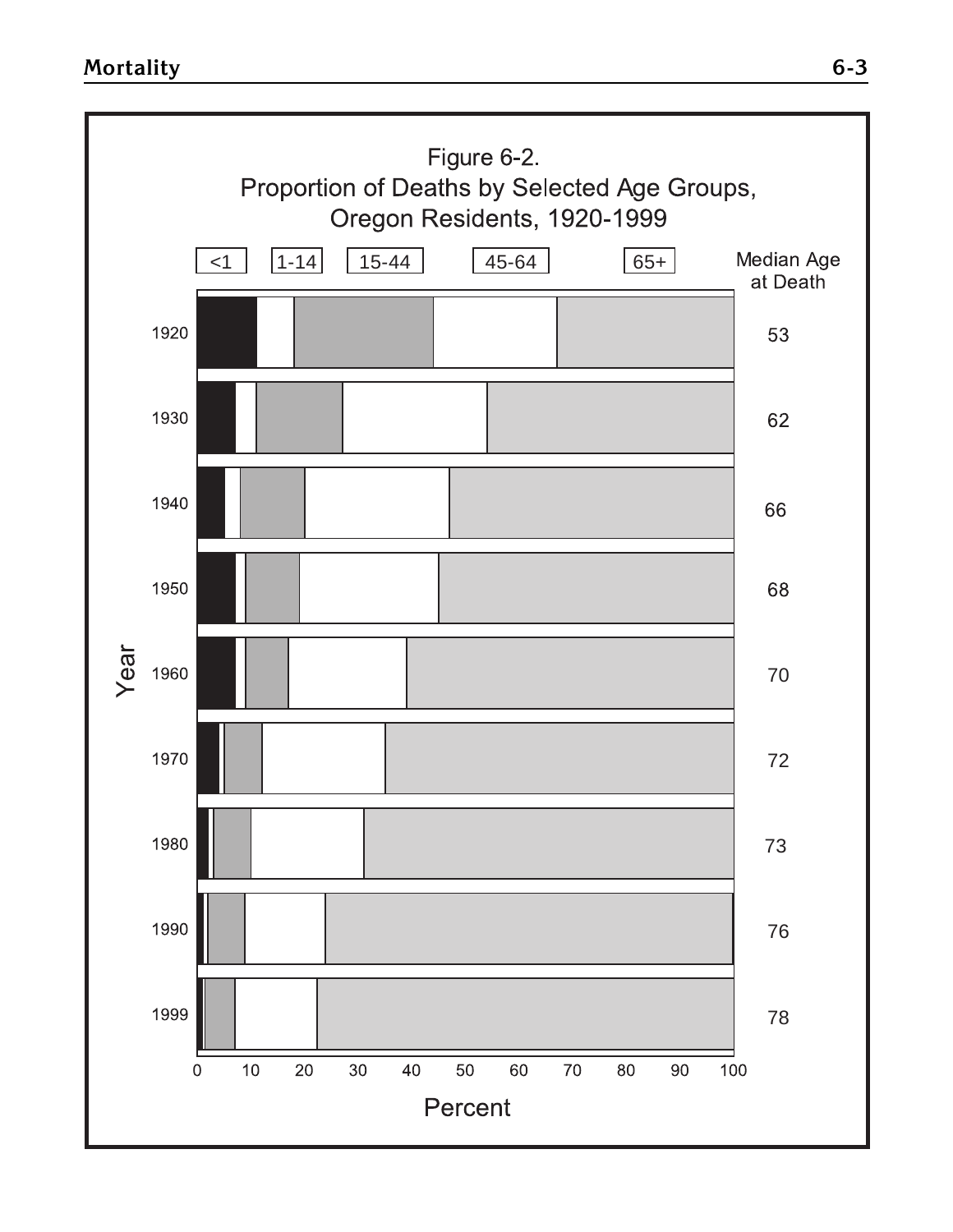*Heart disease is the leading killer of Oregonians.*

#### **HEART DISEASE**

Heart disease<sup>1</sup> continued to be the leading cause of death in Oregon, accounting for one of every four resident deaths (7,252 out of 29,356). [Table 6-6]. As with many causes of death, the heart disease mortality rate was higher among males than females. In 1999, the male rate was 6.7 percent higher than the female rate, a much smaller difference than was seen a generation or two ago. Although the leading cause of death for Oregonians as a whole, by age group it ranks first only among persons 75 or older. The median age for heart disease was 81 years, the highest ever recorded. [Table 6-13 and Figure 6-4].

The heart disease category includes a number of conditions. [Table 6-6]. Most common, and accounting for the majority of heart disease deaths, are myocardial infarctions, coronary occlusions, coronary thromboses, and coronary heart disease. The infarctions, occlusions, and thromboses are acute, often terminal events, while coronary heart disease is a chronic condition.

Although the leading cause of death, heart disease ranked third in years of potential life lost (13,390) after unintentional injuries and cancer. [Table 6-11]. On average, an Oregonian died of heart disease every 72 minutes.

### **CANCER**

Nearly seven thousand Oregonians succumbed to cancer during 1999. During the last half of the 20th Century, the discrepancy in death rates between males and females has narrowed considerably. By 1999 the male death rate was just 9.9 percent higher than the female rate; nonetheless, cancer death rates among elderly males

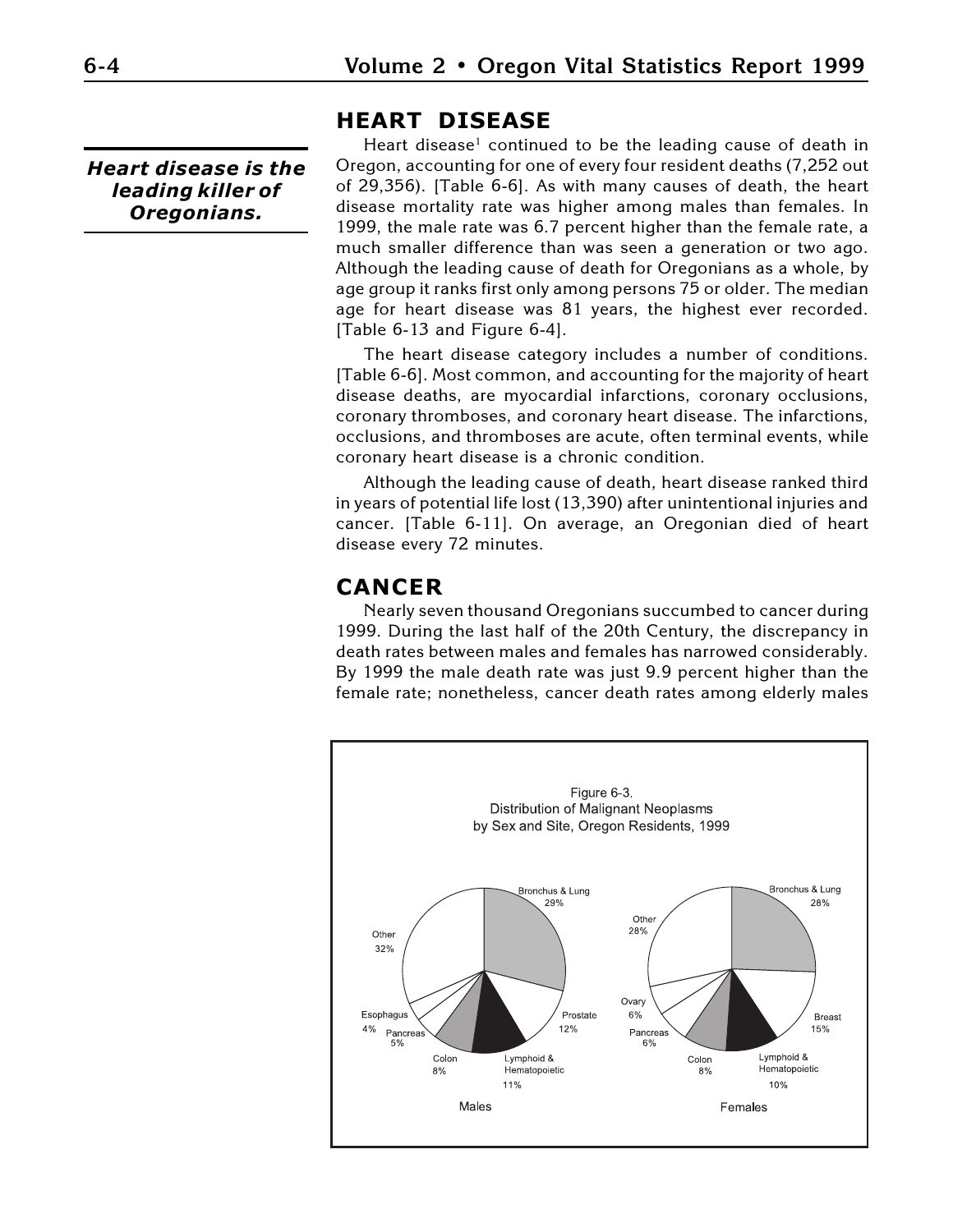were far higher than among elderly females. [Table 6-7f and 6-7m]. Although ranking second after heart disease, cancer is the leading killer of Oregonians ages 35 through 74. [Table 6-4]. During 1999 the median age at death for the 6,904 cancer patients increased to 74, a new high.

The decades-long upward trend<sup>2</sup> in cancer mortality was driven principally by an increasing number of lung cancer deaths, a cause that would be rare in the absence of smoking. [Figure 6-3]. The lungs were the most common site of cancer for both sexes, with lung cancer deaths becoming increasingly prevalent among women during recent decades. In 1970, there were 4.5 lung cancer fatalities among men for every female death. By 1999 the ratio declined to 1.1 to 1.0.

Malignant neoplasms accounted for more years of potential life lost (21,254) than any other cause, except unintentional injuries. [Table 6-11]. Every 76 minutes, on average, cancer claimed the life of an Oregonian.

### **CEREBROVASCULAR DISEASE**

With 2,817 deaths, cerebrovascular disease was the third leading cause of death among Oregonians and claimed females far more often than males (105.1 per 100,000 population vs. 65.1). Among residents 85 or older it is the second leading cause of death. Although females have the highest overall death rate, males 55-84 years old had higher death rates than similarly-aged females. The median age at death was 83 years. [Table 6-13].

Sudden circulatory crises such as strokes, cerebral thromboses, and hemorrhages are common acute forms of these diseases; cerebral arteriosclerosis is a chronic form.



#### *Lung cancer is the most common fatal cancer for both men and women.*

| <b>LUNG CANCER DEATH RATES</b> |              |             |               |
|--------------------------------|--------------|-------------|---------------|
| <b>YEAR</b>                    | <b>TOTAL</b> | <b>MALE</b> | <b>FEMALE</b> |
| 1970                           | 33.5         | 56.4        | 11.4          |
| 1975                           | 41.2         | 65.9        | 17.7          |
| 1980                           | 48.3         | 69.9        | 27.4          |
| 1985                           | 56.2         | 76.0        | 37.2          |
| 1990                           | 64.3         | 81.2        | 48.1          |
| 1995                           | 62.5         | 69.5        | 55.7          |
| 1999                           | 53.4         | 53.6        | 53.1          |
| Rates per 100,000 population.  |              |             |               |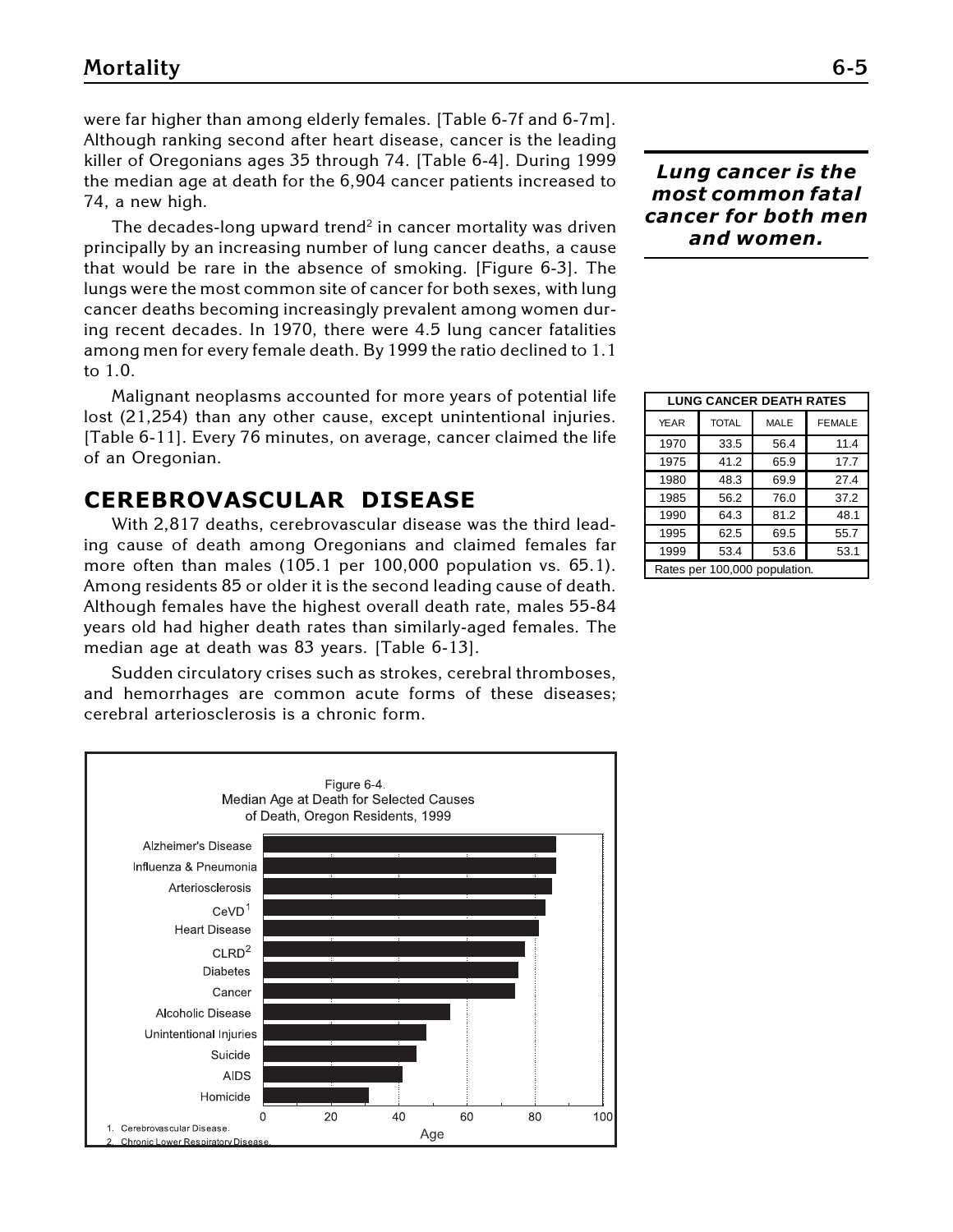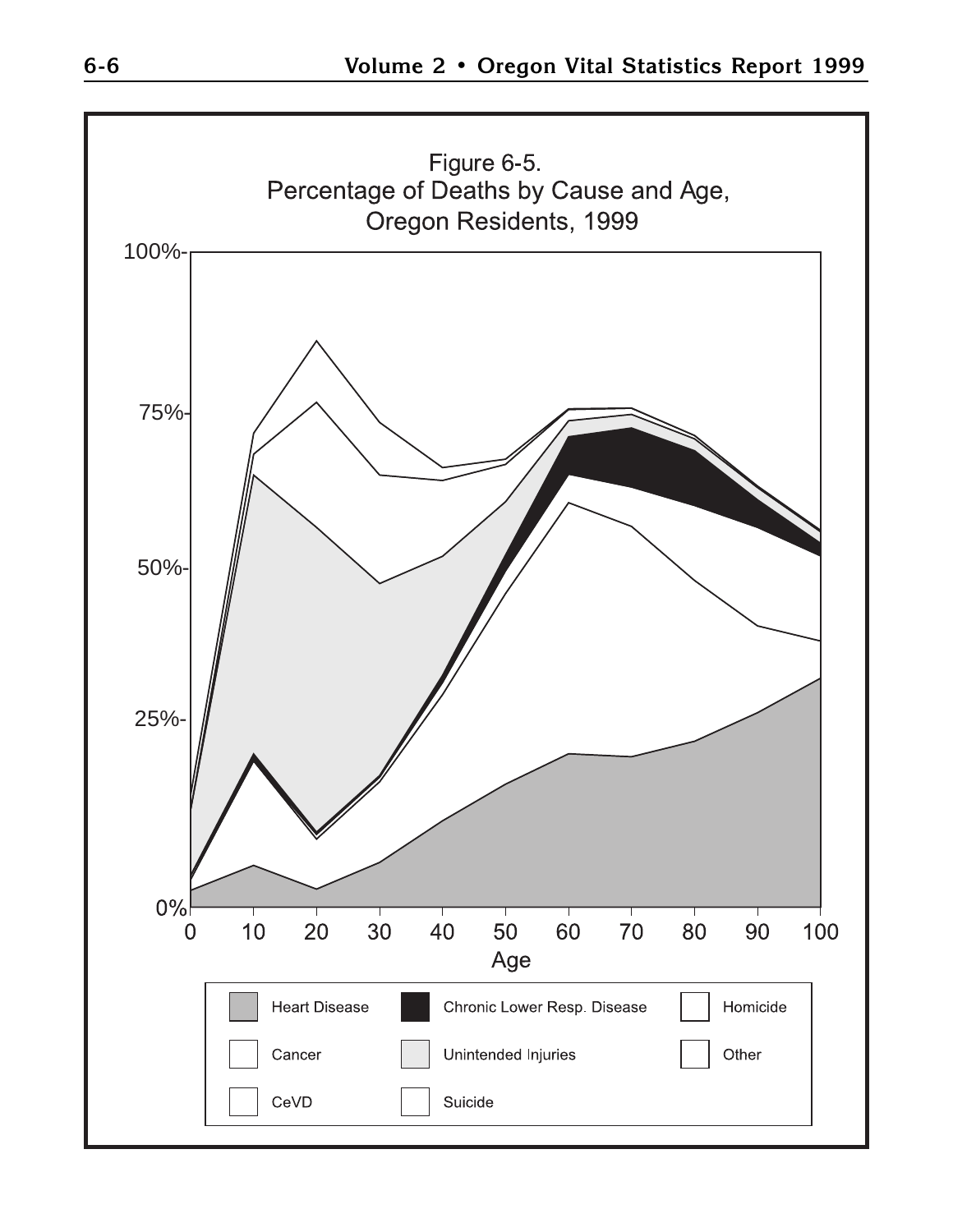Although the third leading cause of death, cerebrovascular disease ranked tenth in the number of years of potential life lost (2,226), a consequence of the older ages of the decedents (compared to relatively younger ages at death for many other causes). An Oregonian died from cerebrovascular disease every 3.1 hours.

#### **CLRD**

Chronic lower respiratory disease (CLRD) has become an increasingly common killer of Oregonians over the past several decades, and during 1999 claimed 1,762 residents; it was the fourth leading cause of death. (CLRD was formerly classified as chronic obstructive pulmonary disease.)<sup>3</sup> Until recently, males were far more likely to succumb to this cause than females. A generation ago, males were twice as likely to die from CLRD, but by 1999 there was essentially no difference in death rates between the genders (53.6 for males vs. 53.1 for females). CLRD ranked as the third leading cause of death among residents 55-74 years-old. [Table 6-4]. The median age at death was 77.

The vast majority of CLRD deaths are caused by tobacco use with the sharp rise in deaths among women reflecting their increased smoking prevalence during recent decades. No other cause, except lung cancer, has a higher proportion of deaths linked to tobacco use than does CLRD; at least eight in 10 CLRD deaths were associated with tobacco use. [Table 6-18].

The group of allied conditions categorized as CLRD includes four principal diseases: chronic and unspecified bronchitis, emphysema, asthma, and chronic airways obstruction.

Although the fourth most common cause of death, chronic lower respiratory disease ranked 11th in the number of years of potential life lost (YPLL). An Oregonian died from CLRD every 5.0 hours, on average. Most of these deaths were preventable.

#### **UNINTENTIONAL INJURIES**

During 1999, 1,144 Oregonians died from unintentional Injuries<sup>4</sup>, making them the fifth leading cause of death. With a rate of 45.0 per 100,000 population, males were nearly twice as likely to die in this manner than were females (24.5). [Table 6-2]. Although this category ranked fifth overall in the number of deaths, it was the leading cause of death for Oregonians ages 1-34. The median age at death increased by four years (over the previous year) to 48, a record high.

Transportation-related injuries accounted for the bulk of unintentional injury deaths with about half of the decedents 15-44 years old. Falls, the second most common type of fatal unintentional injury, claimed 183 Oregonians. (ICD-10 no longer includes unspecified fractures in the fall category; they are now placed in a residual category.<sup>2</sup> Hence the number of deaths attributed to falls is substantially lower using ICD-10.) Sixty-two percent of fall victims were 75 or older. Poisonings and inanimate mechanical forces were

*In the past, males were much more likely to die from CLRD than were females, but in 1999, both were about equally likely to succumb to this cause.*

*Unintentional injuries were the leading cause of years of potential life lost.*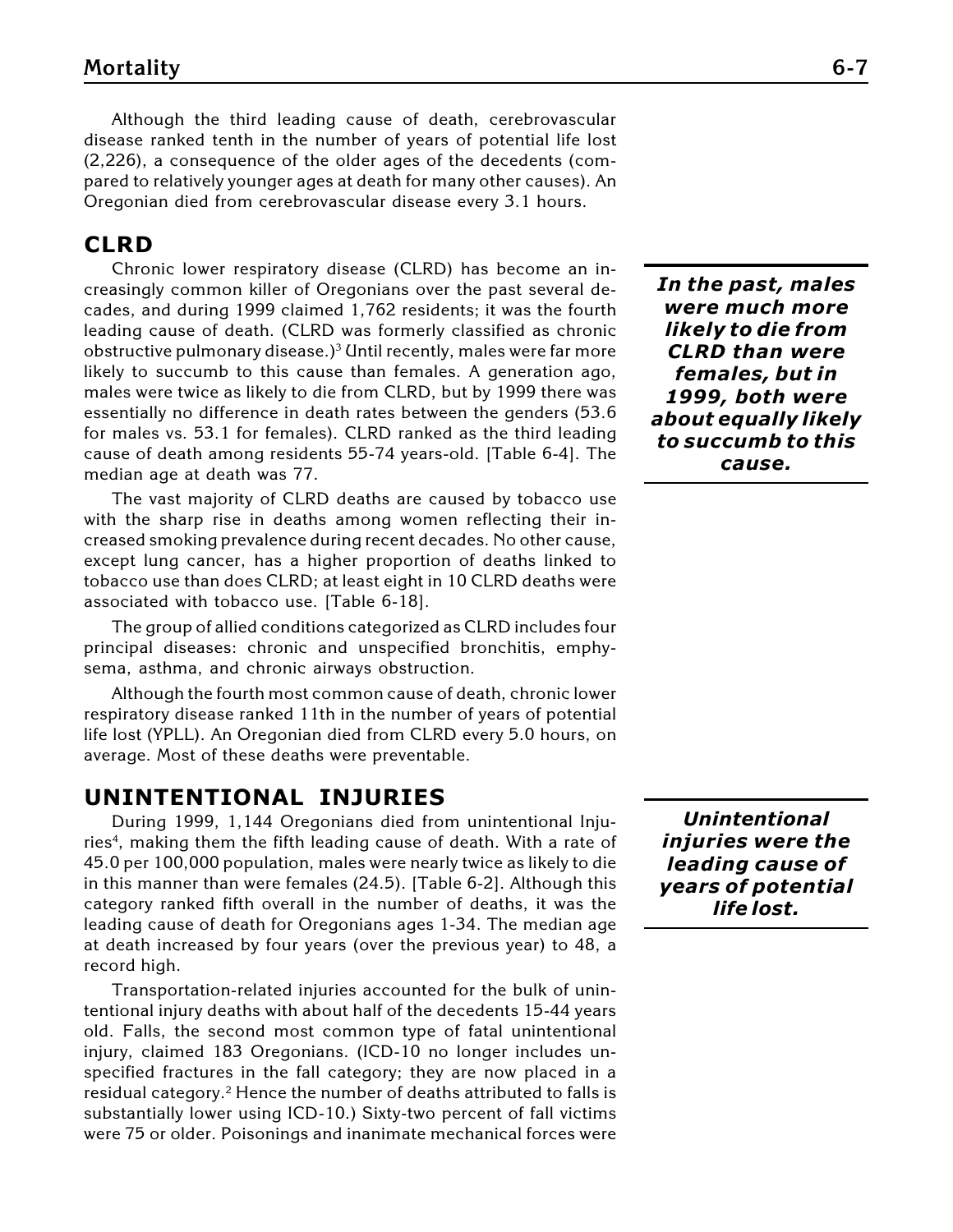*Most unintentional poisoning deaths were overdoses of illicit drugs.*

*Alzheimer's disease is the fifth leading cause of death among women.*

*Women were 24 percent more likely than males to die from influenza and pneumonia.*

the third and fourth most common causes of unintentional injury deaths. [Table 6-23]. Summer is the season of greatest risk, with more residents dying from unintentional injuries during July than any other month. [Table 6-8]. During 1999, 66 fatal unintentional injuries were sustained in the workplace.

More years of potential life were lost (21,710) from unintentional injuries than from any other cause. [Table 6-11]. Cancer ranked a close second and heart disease a distant third. An Oregonian died as a consequence of an unintentional injury every 7.7 hours.

### **ALZHEIMER'S DISEASE**

Mirroring the aging of Oregonians has been the seemingly inexorable rise in Alzheimer's disease deaths. During 1999, the tangles and plaques characteristic of this disease led to the deaths of 868 Oregonians, making it the sixth leading cause of death. As in past years, women were about twice as likely as men to die from Alzheimer's disease (35.5 per 100,000 vs. 16.9). Alzheimer's was the fifth leading cause of death among women but ninth among men. [Table 6-2]. This devastating disorder takes years to claim its victims' lives; 19 in 20 of the deaths occurred after the decedent's 75th birthday. [Table 6-6]. No leading cause had a higher median age at death (86) than did Alzheimer's disease. [Table 6-13].

Concomitant with the high median age at death was a minimal number (39) of years of potential life lost. Every 10.1 hours, this disease claimed an Oregonian.

For further information on Alzheimer's disease in Oregon, see Oregon Health Trends, Number 52. Because of differences between the state and the nation in leading cause of death categorization, the comparability ratios published by the National Center for Health Statistics should not be applied to Oregon data (unless only ICD-9 code 331.0 is used). Please see Appendix B for further information.

### **DIABETES MELLITUS**

With 855 deaths during 1999, diabetes was the seventh leading cause of mortality among Oregonians. Both males and females were about equally likely to die from diabetes. Among the various chronic diseases that lead to death, diabetes had one of the lowest median ages at death (75). [Table 6-13].

Residents lost 2,441 years of potential life as a consequence of diabetes, making it the ninth leading cause of YPLL. An Oregonian died of diabetes every 10.2 hours in 1999.

## **INFLUENZA AND PNEUMONIA**

The eighth leading cause of death, influenza and pneumonia, more often claims females than males; during 1999, their death rates were 22.9 and 18.5, respectively. This is the fifth leading cause of death among Oregonians 85 or older.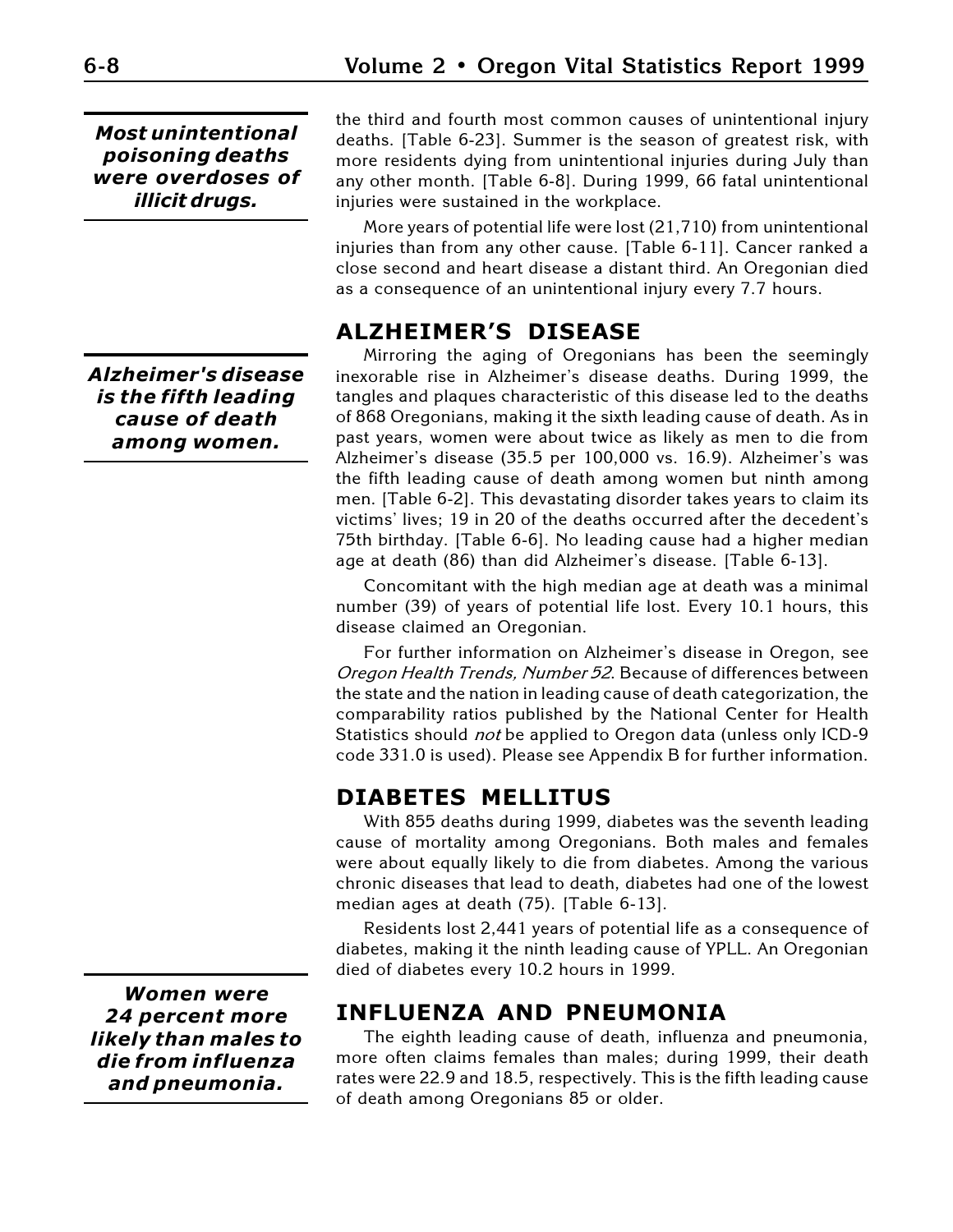At 86, the median age at death set a record high during 1999. Influenza and pneumonia accounted for 768 years of potential life lost, ranking 15th among the causes of death. A resident died from these causes every 12.8 hours, on average.

Because of a substantial change in the manner of coding influenza and pneumonia deaths in ICD-10, the 1999 death rate should not be compared to previous years' without applying the ICD-10/ICD-9 comparability ratio. (See Appendix B.)

#### **SUICIDE**

During 1999, 499 Oregonians died by suicide. (Note that residents choosing the "Death with Dignity" option [Measure 16] are not counted here; they are included in the appropriate disease categories.) Overall, suicide ranked ninth among the leading causes of death but seventh for males compared to fifteenth for females; their death rates were 25.3 per 100,000 and 5.2, respectively. Even more striking, is the difference in rates between the elderly; males 85 or older were ten times more likely to die by suicide than were their female counterparts. [Tables 6-7f and 6-7m]. Females most often die from suicide during middle age. Suicide is the second leading cause of death of Oregonians ages 15-34. [Table 6-4].

The youngest Oregonian to commit suicide was a 13-year-old boy (who shot himself with a long gun) and oldest a 98-year-old man (who shot himself with a handgun). Firearms were the most frequently chosen method (63.1%) of completed suicide, followed by hanging/suffocation (15.2%) and poisoning (15.0%). The method varied within different age and sex cohorts, however. [Table 6-30].

The median age at death was 45. Suicide was the fourth leading cause of YPLL (9,807 years) following unintentional injuries, cancer, and heart disease. [Table 6-11]. Every 17.6 hours an Oregonian died from suicide.

#### **ALCOHOL-INDUCED**

Alcoholism (including related disorders) and alcohol poisonings<sup>5</sup> claimed 304 Oregonians during 1999, making it the tenth leading cause of death. The death rate was 9.2 per 100,000 population. Fatal alcohol abuse occurred more than three times as often among males as among females; their death rates were 14.4 and 4.2, respectively. [Table 6-2]. Alcoholism ranked as the fifth leading cause of death for 35-54 year-olds. [Table 6-4]. For more than a decade, Oregonians have been dying at younger ages from this cause; in 1999, the median age at death was 55, the lowest ever recorded.

This category is comprised of alcohol-related disorders from multiple organ systems with alcoholic liver disease accounting for the majority (60.2%). If intentional and unintentional injury deaths where alcohol was a factor (e.g., motor vehicle crashes) were

*Males were five times more likely to die by suicide than were females.*

*One half of all alcoholism deaths occurred by age 55, the youngest age ever recorded.*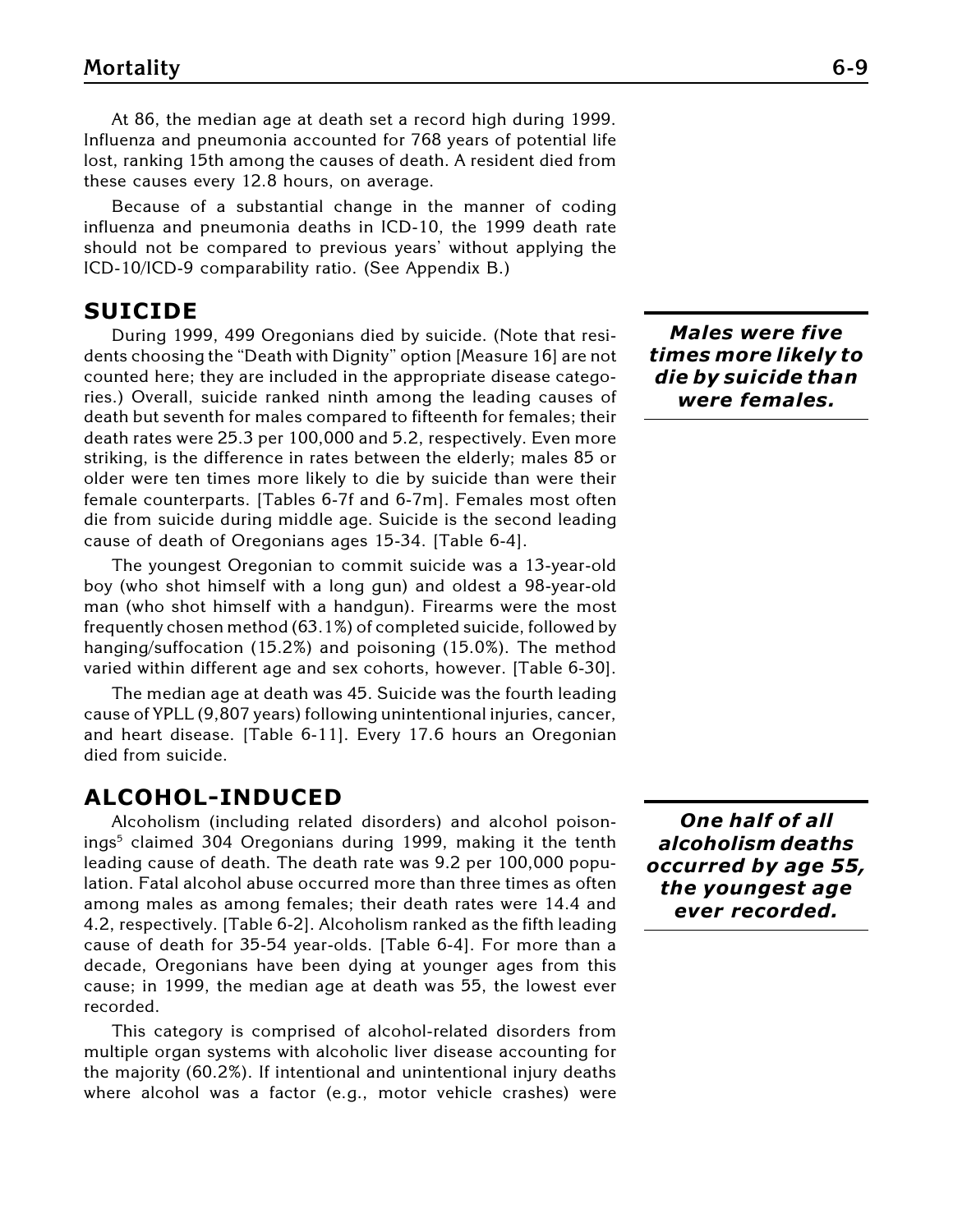included in this category, the count would be substantially higher. (The role, if any, of alcohol in injury deaths is rarely reported on death certificates.)

Alcoholism was the eighth leading cause of years of potential life lost (3,142). Every 1.2 days an Oregonian succumbed to this cause.

# **PARKINSON'S DISEASE**

Ranking twelfth during 1999, Parkinson's disease claimed 256 Oregon residents; the death rate was 7.8 per 100,000 population. Men more often die from this disease than do women and in 1999 they were about half-again as likely to do so. Their death rate was 9.3 compared to 6.2 for women. [Table 6-2]. A small number of middleaged residents died from Parkinson's disease, but eight in ten of the deaths occurred to residents 75 or older. [Table 6-6]. The median age of death was 83.

Because most deaths were among the elderly, very few (41) years of potential life were lost by Oregonians due to this disease. [Table 6-12]. The 256 deaths represent the loss of an Oregonian every 1.4 days. For additional information, see Oregon Health Trends, Number 52.

# **ARTERIOSCLEROSIS**

During the past several decades, a declining number of deaths have been attributed to arteriosclerosis. It was the 16th leading cause of death in 1999, claiming 198 Oregonians. Women have long been more likely to die from this cause; their 1999 death rate was 6.9, compared to 5.0 for men. [Table 6-2]. Nearly nine in ten of the deaths (87.4%) occurred among those 75 or older. The median age at death was 85, one of the oldest among the leading causes. Note, the number of deaths attributed to arteriosclerosis do not include all deaths relating to this cause, since many have been classified under more specific manifestations of cardiac and cerebral disease.

Because most deaths attributed to arteriosclerosis do not occur until age 85 or older, the number of years of potential life lost are typically very small; in fact in 1999, there were none at all. Oregon residents died from arteriosclerosis every 1.8 days, on average.

### **HOMICIDE**

Homicide was the 21st leading cause of death during 1999; 109 Oregonians were murdered, or 3.3 per 100,000 population. (Unlike ICD-9, deaths resulting from legal intervention are no longer included in this category; see Table 6-30 for the number of deaths attributable to the actions of law enforcement officers.) Males were twice as likely to be murdered as were females (4.4 vs. 2.2). Even the youngest Oregonians were at risk. Ten children who had not yet reached their fifteenth birthday were murdered during 1999; in fact, the death rate for infants was the highest by age group (based on a relatively small number of events). [Table 6-7t]. The median age at death was 31 years.

*The arteriosclerosis death rate fell to another record low.*

*The homicide rate for males was twice that for females.*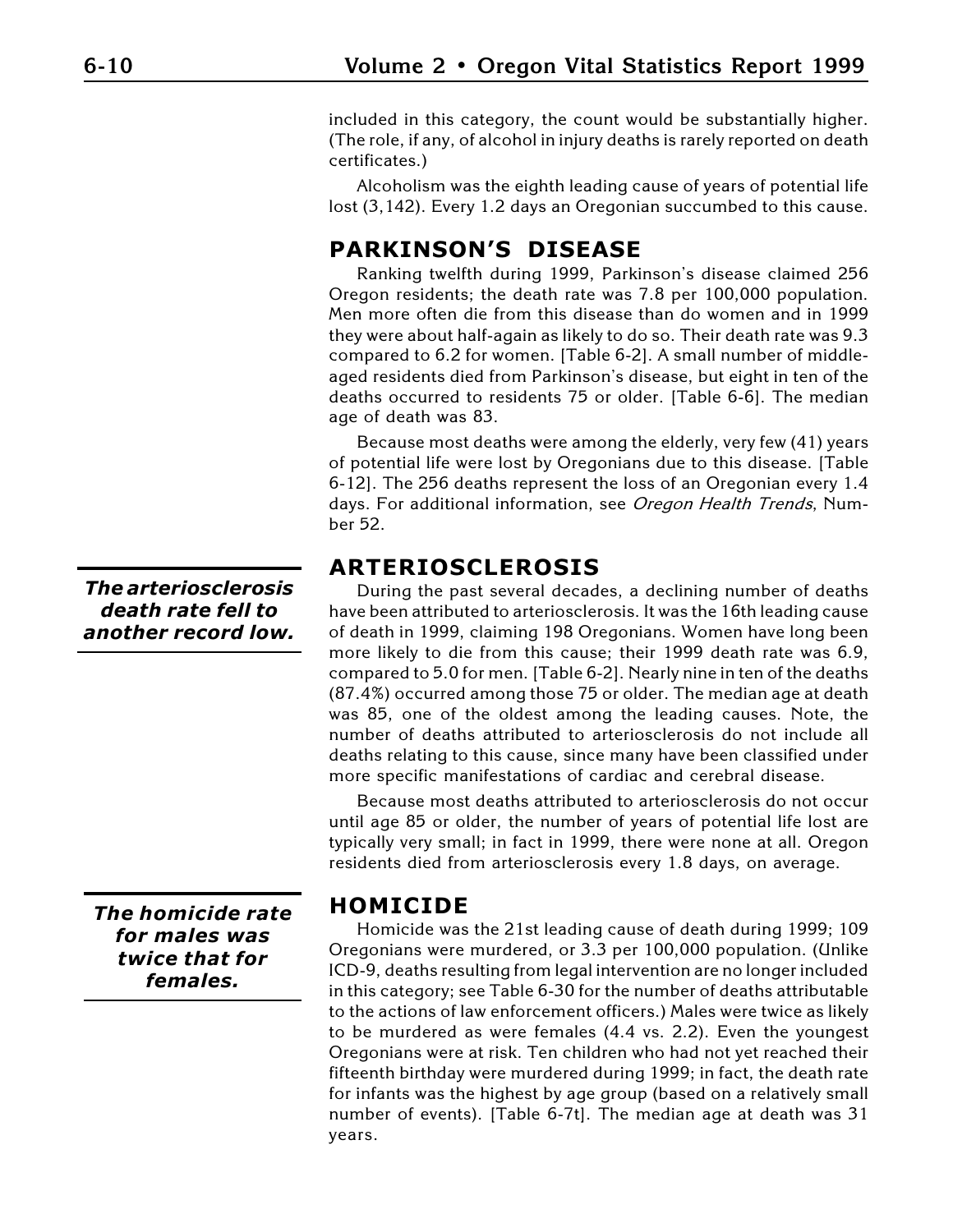Firearms were used in most (53.2%) homicides; handguns predominated. [Tables 6-29 and 6-30]. Sharp objects (e.g., knives) and strangulation/hanging were the second and third most commonly used methods, respectively.

Homicide was the seventh leading cause of years of potential life lost by Oregonians, accounting for 3,724 years. On average, a state resident was murdered every 3.3 days.

### **HIV DISEASE**

HIV disease (AIDS) led to the deaths of 73 Oregonians, or 2.2 per 100,000 population. Most (66 or 90.4%) of the decedents during 1999 were males, but seven were females. [Table 6-6]. Age-specific death rates were highest among 35- to 45-year-olds. Moreover, the median age at death increased to 41 years, a likely consequence of the powerful AIDS drug cocktails, including protease inhibitors and anti-retroviral medications, that are now available.

A declining number of deaths from this cause as well as increased survival times has resulted in a diminishing number (1,700) of years potential life lost. HIV disease claimed an Oregonian every five days.

This category is more inclusive than it was prior to 1999; please see Appendix B.

#### **Years of Potential Life Lost**

Mortality rates alone do not show the full impact upon society of certain causes of death. The deaths of young people are a greater "cost" to society than deaths of older people in terms of years of potential life lost (YPLL). The YPLL yardstick quantifies premature mortality occurring in younger age groups by measuring the number of years between age at death and a set standard. With the standard set at 65 years, for example, a death at age 21 results in 44 years lost. The numbers of YPLL for all decedents are then totaled. Figure 6-6 shows the disparity between death rates and the years of potential life lost. (In all references to YPLL in this report, the standard is 65 years unless otherwise noted.)

 *The AIDS death rate was highest among persons ages 35-44.*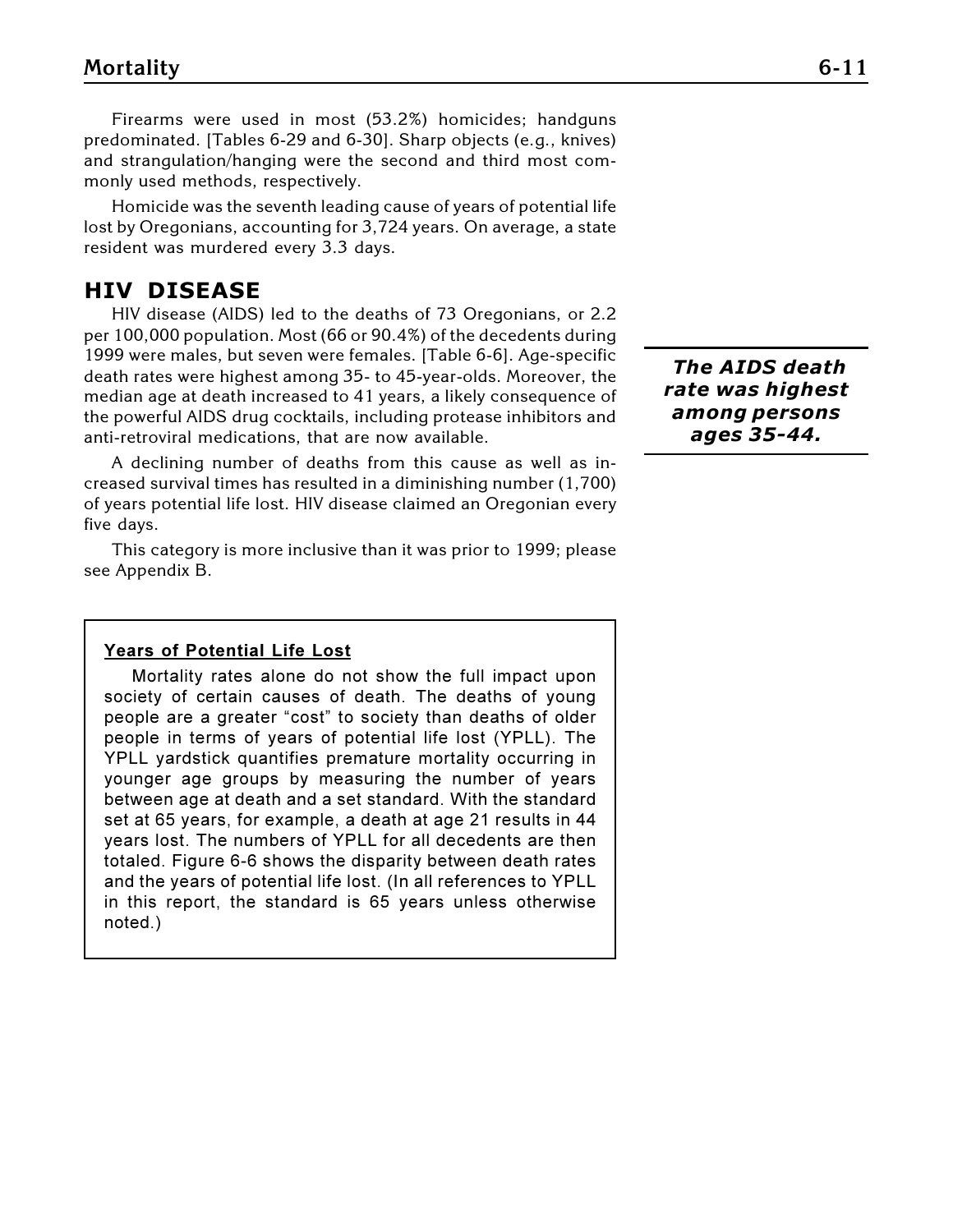